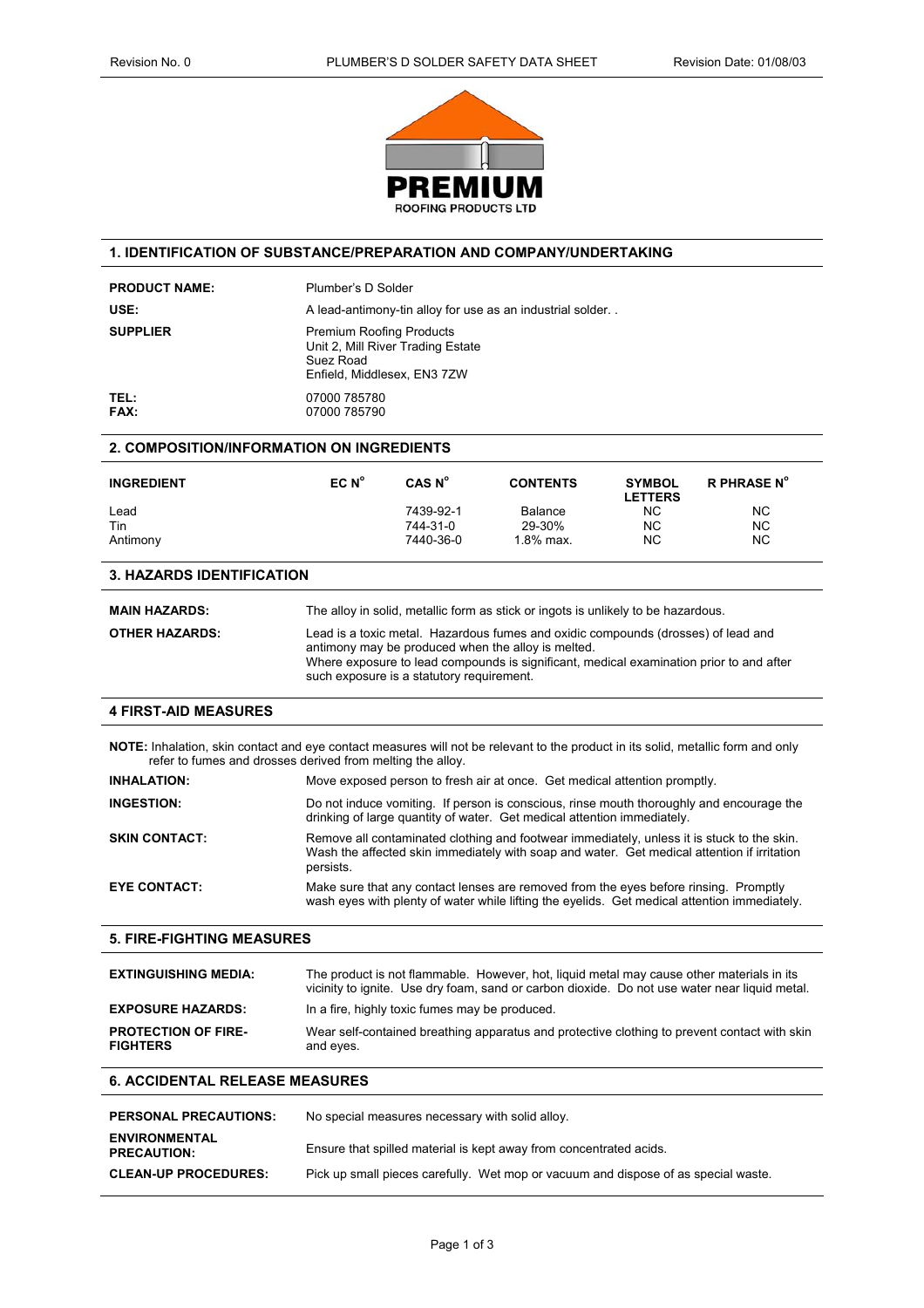# **7. HANDLING AND STORAGE**

**HANDLING PRECAUTIONS:** Observe normal hygiene precautions when handling solid, metallic product. Avoid inhalation of fumes that may be emitted during soldering. **STORAGE PRECAUTIONS:** Store in a cool, dry place.

# **8. EXPOSURE CONTROLS/PERSONAL PROTECTION**

| <b>EXPOSURE LIMIT VALUES:</b>  | <b>INGREDIENT</b><br>Lead<br>Tin<br>Antimony                                                                                 | CAS N <sup>o</sup><br>7439-92-1<br>744-31-0<br>7440-36-0 | LTEL (8 hrs TWA)<br>$0.15$ mg.m <sup>-3</sup><br>2 mg. $m^{-3}$<br>$0.5$ mg. m <sup>-3</sup> | STEL (15 min)<br>4 mg. $m-3$ |
|--------------------------------|------------------------------------------------------------------------------------------------------------------------------|----------------------------------------------------------|----------------------------------------------------------------------------------------------|------------------------------|
| <b>VENTILATION:</b>            | If working with molten metal indoors, use engineering controls to reduce air contamination to<br>permissible exposure level. |                                                          |                                                                                              |                              |
| <b>RESPIRATORY PROTECTION:</b> | Wear dust masks in dusty areas.                                                                                              |                                                          |                                                                                              |                              |
| <b>HAND PROTECTION:</b>        | Wear chemical resistant gloves in cases of prolonged or repeated contact.                                                    |                                                          |                                                                                              |                              |
| <b>EYE PROTECTION:</b>         | Use approved safety goggles or face shield to protect against molten metal.                                                  |                                                          |                                                                                              |                              |
| <b>SKIN PROTECTION:</b>        | Wear appropriate clothing in cases of repeated or prolonged exposure to molten metal.<br>Follow standard hygiene procedures. |                                                          |                                                                                              |                              |

#### **9. PHYSICAL AND CHEMICAL PROPERTIES**

| <b>APPEARANCE:</b>       | Silver/grey metal     | <b>ODOUR:</b>                 | None       |
|--------------------------|-----------------------|-------------------------------|------------|
| <b>MELTING POINT:</b>    | 185-248°C             | <b>FLASH POINT:</b>           | N/A        |
| <b>RELATIVE DENSITY:</b> | $9.6 \ @ 20^{\circ}C$ | <b>SOLUBILITY (in water):</b> | Insoluble. |

#### **10 STABILITY AND REACTIVITY**

| STABILITY:                                                  | Stable under normal conditions. Stable at room temperature.                                                                                       |
|-------------------------------------------------------------|---------------------------------------------------------------------------------------------------------------------------------------------------|
| <b>CONDITIONS TO AVOID:</b>                                 | No special measures necessary.                                                                                                                    |
| <b>MATERIALS TO AVOID:</b>                                  | Avoid molten metal contact with water and acids.                                                                                                  |
| <b>HAZARDOUS</b><br><b>DECOMPOSTION</b><br><b>PRODUCTS:</b> | Toxic fumes can be produced when alloy is in molten state. Antimony will react with<br>concentrated acids to form stibine, which is highly toxic. |

### **11. TOXICOLOGICAL INFORMATION**

**NOTE:** Inhalation, skin contact and eye contact with the solid, metallic product should be of insignificant toxicological impact and the hazards below will only refer to fumes and drosses derived from melting the alloy.

| <b>INHALATION:</b>   | Lead compounds: could cause constipation, abdominal pain and nausea.<br>Antimony compounds: could cause sore throat and shortness of breath.                              |
|----------------------|---------------------------------------------------------------------------------------------------------------------------------------------------------------------------|
| <b>INGESTION:</b>    | Lead and lead compounds: could cause constipation, abdominal pain and nausea.<br>Antimony and antimony compounds: could cause abdominal pain and nausea.                  |
| <b>SKIN CONTACT:</b> | Lead compounds: prolonged contact could lead to absorption into the blood stream.<br>Antimony compounds: prolonged contact could lead to absorption into the blood stream |
| <b>EYE CONTACT:</b>  | Lead compounds: prolonged contact could lead to absorption into the blood stream.<br>Antimony compounds: prolonged contact could lead to absorption into the blood stream |

Prolonged exposure to lead compounds may cause central nervous system damage, gastrointestinal disturbances, anaemia and wrist droop. Kidney dysfunction has also been associated with chronic lead poisoning. Prolonged exposure to antimony may cause pulmonary oedema, and lung fibrosis.

# **12. ECOLOGICAL INFORMATION**

| <b>MOBILITY:</b>                                | The product in solid, metallic form is not considered mobile. Drosses however, can be<br>dispersed either through the atmosphere or through water courses. |
|-------------------------------------------------|------------------------------------------------------------------------------------------------------------------------------------------------------------|
| <b>PERSISTENCE AND</b><br><b>DEGRADABILITY:</b> | Not biodegradable.                                                                                                                                         |
| <b>BIOACCUMULATIVE</b><br><b>POTENTIAL:</b>     | Drosses may have bioaccumulation potential.                                                                                                                |
| <b>OTHER ADVERSE EFFECTS:</b>                   | Drosses are toxic to aquatic organisms.                                                                                                                    |